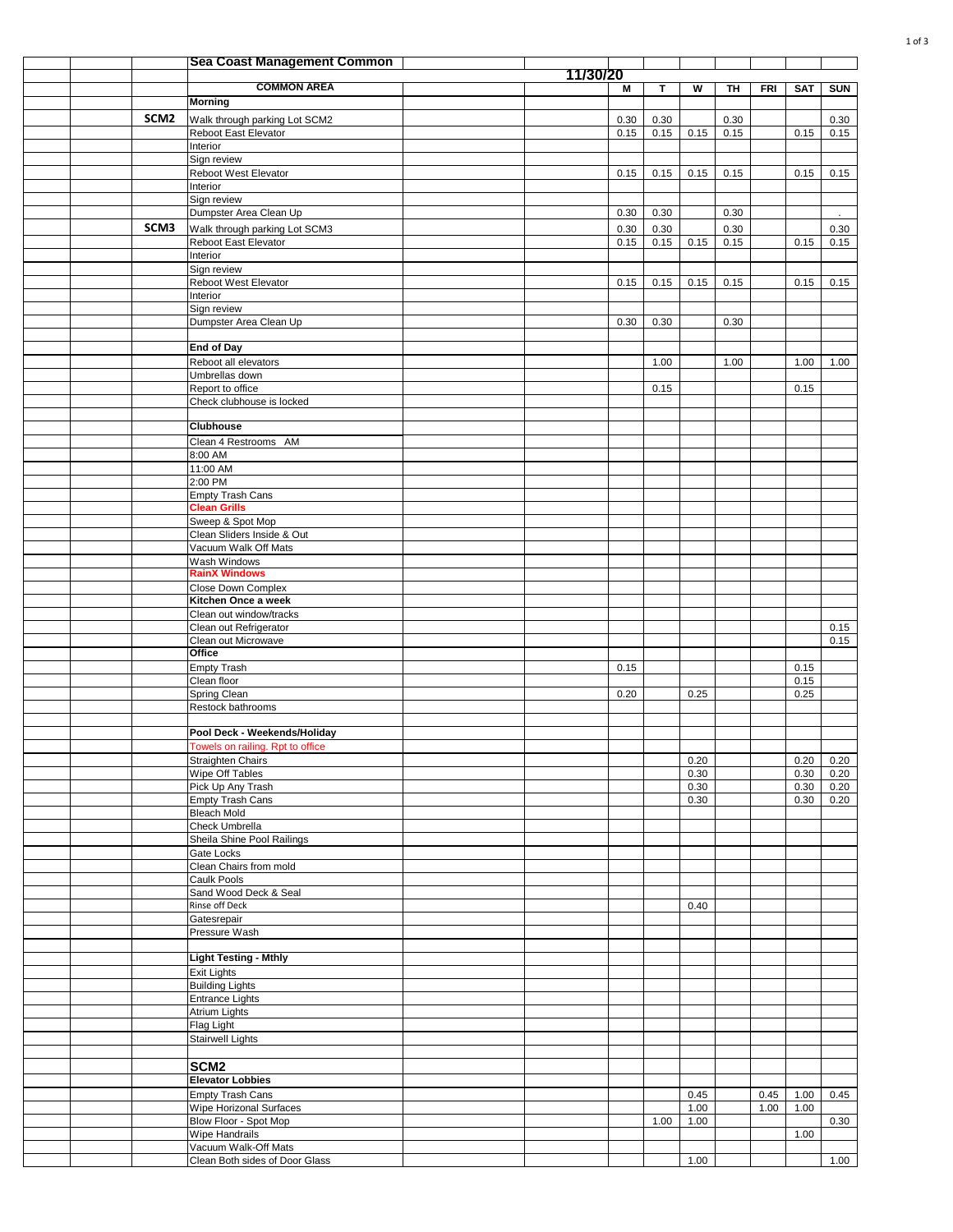|  | <b>Sea Coast Management Common</b>                      |          |      |      |      |      |            |            |            |
|--|---------------------------------------------------------|----------|------|------|------|------|------------|------------|------------|
|  | <b>COMMON AREA</b>                                      | 11/30/20 |      | т    | w    | TH   | <b>FRI</b> | <b>SAT</b> | <b>SUN</b> |
|  | Clean windows In/Out                                    |          | М    |      |      | 0.40 |            |            |            |
|  | <b>Elevator &amp; Interiors</b>                         |          |      |      |      |      |            |            |            |
|  | Wipe Down Interior Panels                               |          |      |      | 1.00 |      |            |            |            |
|  | Sheila Shine                                            |          | 1.00 |      |      |      |            |            |            |
|  | Clean tracks hard wire brush                            |          |      |      |      |      |            |            |            |
|  | Mop floor & corners<br>Full sanatize                    |          |      | 1.00 |      |      | 1.00       |            |            |
|  | <b>Walkways &amp; Stairwell</b>                         |          |      |      |      |      |            |            |            |
|  | Items in walkways? Picture report to office             |          |      |      |      |      |            |            |            |
|  | <b>Blow</b>                                             |          |      |      | 0.30 |      |            |            |            |
|  | Spot Mop                                                |          |      |      |      |      |            |            |            |
|  | Pick up trash                                           |          |      |      |      |      |            |            |            |
|  | <b>Wipe Handrails</b><br>Wash down                      |          |      |      |      |      |            |            |            |
|  | Pressure Wash                                           |          |      |      |      |      |            |            |            |
|  | <b>Laundry Rooms</b>                                    |          |      |      |      |      |            |            |            |
|  | Sweep-Spot Mop                                          |          |      | 1.00 |      |      |            |            |            |
|  | Empty Trash Cans                                        |          |      |      |      |      |            |            |            |
|  | <b>Wipe Horizonal Surfaces</b><br><b>Parking lots</b>   |          |      | 1.00 | 0.30 |      |            |            |            |
|  | Garbage Pick up                                         |          |      |      | 0.30 |      |            | 0.30       |            |
|  | Call Bulk?                                              |          |      |      |      |      |            |            |            |
|  | <b>Trash Chutes</b>                                     |          |      |      |      |      |            |            |            |
|  | Recycle Area cleaned                                    |          |      |      |      |      |            |            |            |
|  | Recycle Bins pressure washed                            |          |      |      |      |      |            |            |            |
|  | Numbers stenciled                                       |          |      |      |      |      |            |            |            |
|  | Lines striped<br><b>Test Building Lights</b>            |          |      |      |      |      |            |            |            |
|  | Tagging cars                                            |          |      |      |      |      |            |            |            |
|  | Towing                                                  |          |      |      |      |      |            |            |            |
|  | Pressure Wash Trash Receptacle                          |          |      |      |      |      |            |            |            |
|  | Clean/Deodorize Trash Chute                             |          |      |      |      |      |            |            |            |
|  | NO BLOWING SAND IN DRAINS!                              |          |      |      |      |      |            |            |            |
|  |                                                         |          |      |      |      |      |            |            |            |
|  | SCM <sub>3</sub><br><b>Elevator Lobbies</b>             |          |      |      |      |      |            |            |            |
|  | Empty Trash Cans                                        |          |      |      |      | 0.30 | 0.35       |            |            |
|  | Wipe Horizonal Surfaces                                 |          |      |      |      | 1.00 |            |            |            |
|  | Blow Floor - Spot Mop                                   |          |      | 0.40 |      |      |            |            |            |
|  | Wipe Handrails                                          |          |      | 1.00 |      |      |            |            | 0.30       |
|  | Vacuum Walk-Off Mats                                    |          |      |      |      |      |            |            |            |
|  | Clean Both sides of Door Glass                          |          |      |      |      |      |            |            | 0.40       |
|  | Clean windows In/Out<br><b>Elevator &amp; Interiors</b> |          |      |      |      | 0.40 |            |            |            |
|  | Wipe Down Interior Panels                               |          |      |      |      | 0.30 |            |            | 0.30       |
|  | Sheila Shine                                            |          | 1.00 |      |      |      |            |            |            |
|  | Clean tracks hard wire brush                            |          |      |      |      |      |            |            |            |
|  | Mop floor & corners                                     |          |      |      |      |      |            |            |            |
|  | Full sanatize                                           |          |      |      |      |      | 1.00       |            |            |
|  | <b>Walkways &amp; Stairwell</b>                         |          |      |      |      |      |            |            |            |
|  | Items in walkways? Picture report to office             |          |      |      |      |      |            |            |            |
|  | <b>Blow</b>                                             |          |      |      |      |      |            |            |            |
|  | Spot Mop                                                |          |      | 0.50 |      |      |            |            | 0.45       |
|  | Pick up trash                                           |          |      |      |      |      |            |            |            |
|  | <b>Wipe Handrails</b><br>Wash down                      |          | 1.00 | 1.00 |      |      |            |            |            |
|  | Pressure Wash                                           |          |      |      |      |      |            |            |            |
|  | <b>Laundry Rooms</b>                                    |          |      |      |      |      |            |            |            |
|  | Sweep-Spot Mop                                          |          | 1.00 |      |      | 0.30 |            |            |            |
|  | Empty Trash Cans                                        |          |      |      |      |      |            |            |            |
|  | Wipe Horizonal Surfaces                                 |          | 1.00 |      |      | 0.35 |            | 0.30       |            |
|  | <b>Parking lots</b>                                     |          |      |      |      |      |            |            |            |
|  | Garbage Pick up<br>Call Bulk?                           |          |      |      |      | 0.30 |            |            |            |
|  | <b>Trash Chutes</b>                                     |          |      |      |      |      |            |            |            |
|  | Recycle Area cleaned                                    |          |      |      |      | 0.40 |            |            |            |
|  | Recycle Bins pressure washed                            |          |      |      |      |      |            |            |            |
|  | Numbers stenciled                                       |          |      |      |      |      |            |            |            |
|  | Lines striped                                           |          |      |      |      |      |            |            |            |
|  | <b>Test Building Lights</b>                             |          |      |      |      |      |            |            |            |